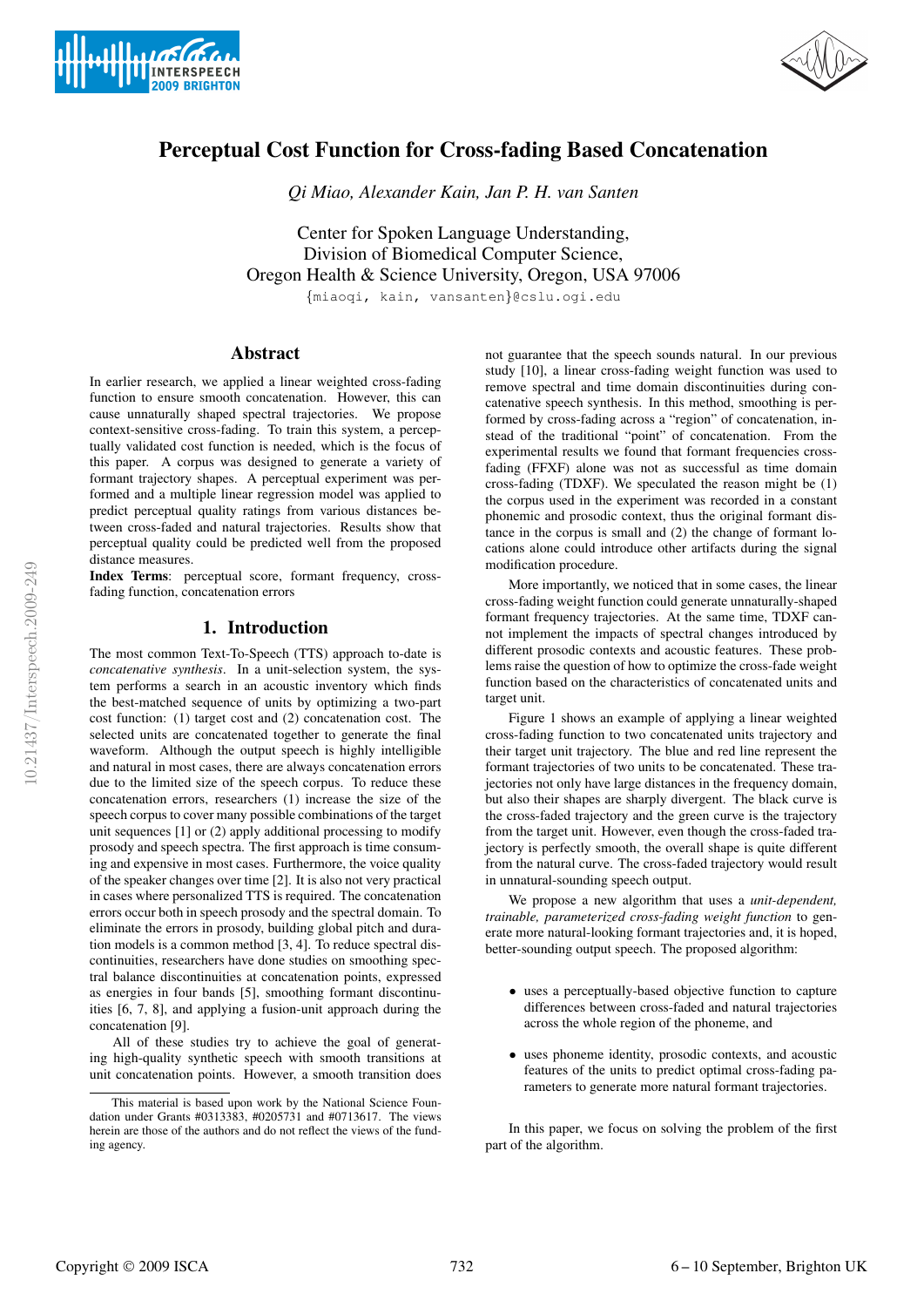

Figure 1: *Cross-fading between Two Trajectories.*

## 2. Hypothesis

Previous studies [11, 12] used perceptual data to predict the relationship between concatenation cost and audible distortions. These studies focused on discontinuities at the concatenation points. Our hypotheses are, similarly:

- *The quality of output speech is influenced by the shape of formant trajectories in the whole region across the vowel.*
- *Human perceptual scores are correlated to both absolute distance and the first derivative of absolute distance between synthetic (cross-faded) and natural (target) formant trajectories.*

The specific goal of this study is to train a perceptual cost function for cross-fading-based concatenation for formant frequencies. The cost function is determined by distance measures between the cross-faded trajectory and the target trajectory. We divided the formant trajectory for the vowel part into three regions: the first third (A), the second third (B) and the final third (C). The distance in region A and C reflect the coarticulation influence caused by the surrounding phoneme. The distance in region B reflects the more steady-state part of the vowel formant trajectory (although, generally, this part is also coarticulated). Figures 1 and 2 show an example of two concatenated trajectories, the cross-faded trajectory, and their first derivatives. The blue and red lines are trajectories from the concatenated units. The black lines are the cross-faded trajectory and its first derivatives. The green lines are the natural trajectories from the target unit. We can see that in region B, even though the absolute distance between the cross-faded and natural is small, the distance in the first derivatives is big. A large distance in formant trajectory shape may produce unnatural transitions during concatenation.

### 3. Speech Corpus

We recorded a corpus consisting of Consonant-Vowel-Consonant (CVC) words occurring in different prosodic contexts. The corpus was recorded by a female American English speaker. We selected six vowels (see Table  $1$ )<sup>1</sup> which covers the most extreme areas of the vowel triangle and three consonants (/k, b, l/) which have large coarticulation effects on the second formant. The pre-vocalic and post-vocalic consonant in one CVC word could be the same. Each CVC word was put in two carrier sentences.



Figure 2: *First Derivative of the Cross-faded Trajectories.*

Table 1: *Vowels in the Corpus*

| Vowel          | Example     |  |
|----------------|-------------|--|
| $/$ i:/        | heet        |  |
| $/\mathrm{u}/$ | <i>hoot</i> |  |
| $ $ (a) $ $    | hat         |  |
| /ei/           | bav         |  |
| /aU/           | about       |  |
| /all           | bye         |  |

| Please say the word $/k$ i: $k/$ again. |  |  |  |                                              |
|-----------------------------------------|--|--|--|----------------------------------------------|
|                                         |  |  |  | Please DONT say the word $/k$ i: $k/$ again. |

In the first sentence, the CVC word is stressed and in the second sentence, the CVC word is unstressed. Both sentences were read at two different speaking rates: relatively slow and relatively fast. Therefore, each CVC occurs in four different prosodic contexts: 1) stressed and fast; 2) unstressed and fast; 3) stressed and slow; 4) unstressed and slow. Our intention is to generate different shapes of vowel formant trajectories caused by the linguistic context.

There are a total of  $3\times6\times3\times4=216$  CVC words in the corpus. Each CVC word was extracted from the original recordings. The formant frequencies for each CVC word were first calculated every 10ms using *Wavesurfer* plug-ins, then visually inspected and hand corrected by an expert. Only the first three formants were corrected and used in the perceptual experiment.

### 4. Perceptual Experiment

#### 4.1. Stimuli

We performed a search procedure to select the unit pairs which were used to synthesize the CVC words in the experiment. We calculated the distances between two candidate units in six regions. For each region, we calculated the maximum absolute distance and maximum first derivative distances between two candidate units. We applied a z-transformation to the distance measure across the units in each region. The z-transformed score is calculated as  $z = \frac{x-\mu}{\sigma}$  where x is the raw distance measure,  $\mu$  is the mean and  $\sigma$  is the standard deviation.

Since the second formant trajectory usually has the strongest dynamics for the vowels, we applied the following criteria on the linear scaled distances in the search on F2 to ensure good coverage of the different constellations of the 6 distance measures. Unit pairs were selected to have:

• small distances in all distance measures, or

<sup>&</sup>lt;sup>1</sup>Listed in Worldbet, an ASCII version of IPA.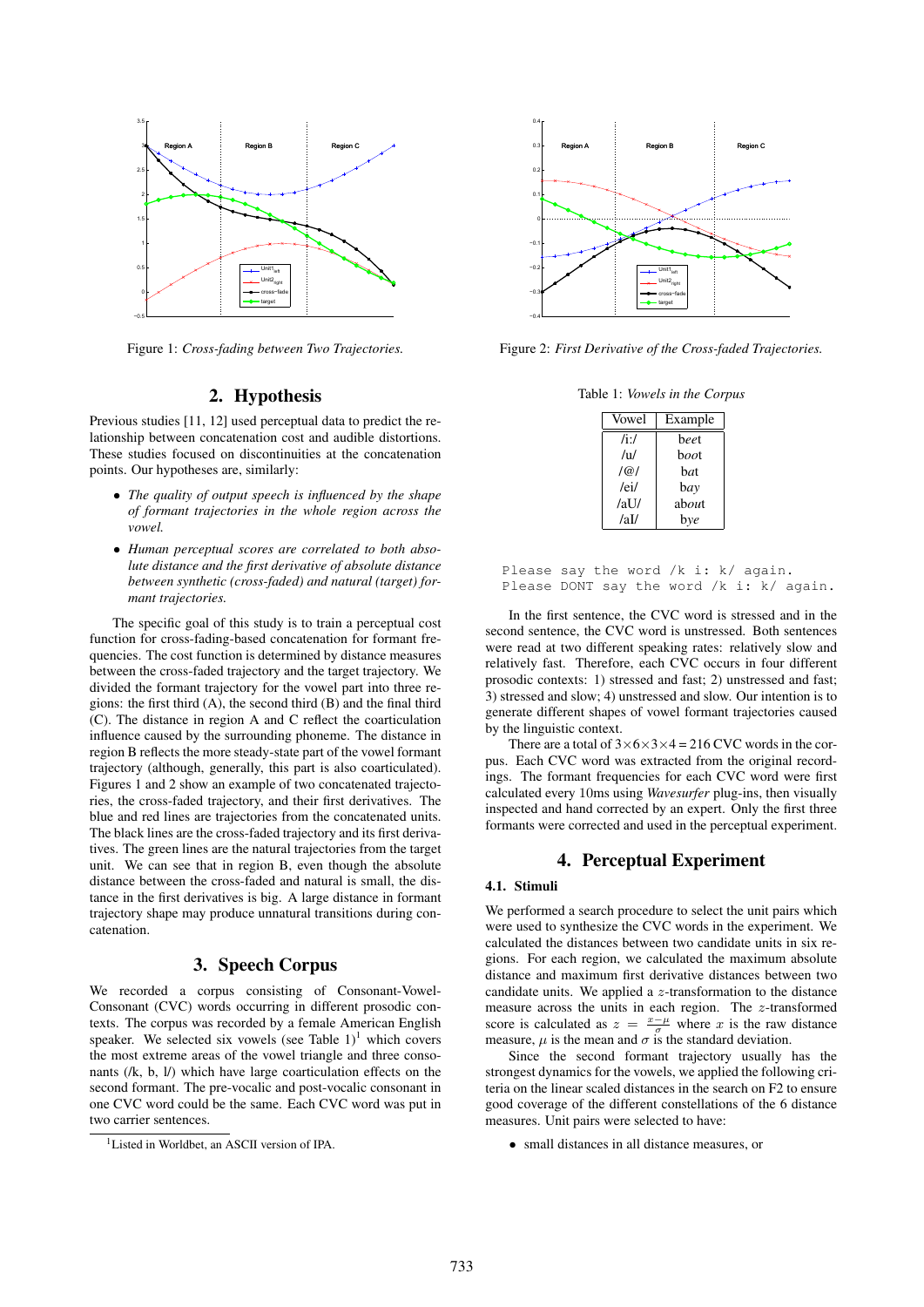Table 2: *Definition of Distance Measures for Each Formant Trajectory.*

| Distance Measure | Description                           |
|------------------|---------------------------------------|
|                  | Absolute distance in region A         |
|                  | First derivative distance in region A |
|                  | Absolute distance in region B         |
|                  | First derivative distance in region B |
|                  | Absolute distance in region C         |
|                  | First derivative distance in region C |



Figure 3: *Three Types of Cross-fading Weighted Function.*

- large distances in all distance measures, or
- a relatively large distance in one distance measure

For each vowel, two target units were selected. For each target unit, we used eight types of concatenations. For each pair of candidate units, three types of cross-fading models were applied. The first model is the linear weighted function as used in our previous study [10]. The second model is the sigmoid function. The third model is a *range selection function* where we put the cross-fading area always in the region where the largest discontinuity between two concatenated units occurs. Figure 3 shows the three cross-fading models. The red line shows the weight function that applies to the left unit, the blue line represents the weight function to the right unit. In combination, the total number of stimuli is  $6 \times 2 \times 8 \times 3 = 288$ .

In order to eliminate effects from other features, such as pitch, duration, and energy, we resynthesized the CVC words using a hybrid formant synthesizer with pitch, duration and energy profiles imported from the target CVC word. The spectrum over 4kHz is copied from the target unit. Therefore, both utterances have highly similar acoustic features except for the first three formant trajectories. One CVC word was synthesized with the trajectories extracted from the natural target CVC word and the other one was synthesized with the trajectories generated by cross-fading models. The final test stimuli contained pairs of identical CVC words with a 200 ms separating pause.

#### 4.2. Procedure

The experiment was set up as a Comparative Mean Opinion Score (CMOS) test. Eight expert subjects were asked to listen to pairs of CVC words and rate the quality of the CVC word "A" compared to CVC word "B" on a five-point scale. A and B are the same CVC word synthesized by the same hybrid formant synthesizer. Quality was defined to include both naturalness and intelligibility of the word. The subject had to choose a



Figure 4: *Mean CMOS Score for Each Vowel.*



Figure 5: *Mean CMOS Score for Each Distance Type.*

score from: (-2) A sounds much better, (-1) A sounds better, (0) About the same,  $(1)$  B sounds better,  $(2)$  B sounds much better. The range of the scores is [-2, 2]. Only the voiced part of the CVC was synthesized. The unvoiced part was kept the same as the target CVC word. For the voiced part, the spectrum over 4kHz remained the same as the target CVC word. One word was synthesized using the formant trajectories from the natural speech and the other from cross-faded trajectories. The order of A and B was randomized. The experiment was performed in the CSLU Perception Lab with professional audio devices. During the experiment, subjects could repeat the stimuli as many times as they wanted to make a selection. Subjects were allowed to take short breaks during the test if needed. The total time for one test was about 40 minutes.

#### 4.3. Results

Figure 4 shows the mean CMOS score for each vowel. The value of the score reflects how well the natural formant frequency trajectories compare with the cross-faded trajectories. On average, vowels /u/ and /aU/ have relatively lower scores.

Figure 5 shows the mean CMOS scores for each distance type, as defined in Table 3. On average, larger distances in any distance measure are expected to produce worse quality in the output speech, which is borne out by these results. The Figure shows that a larger distance in region A (the first third of the vowel formant trajectories) has the strongest impact.

To train the perceptual cost function, for each subject, we first transformed the scores into  $z$ -transformed scores, then into a weighted final score by applying principal component analysis (PCA) [5]. This analysis eliminates the effects of dif-